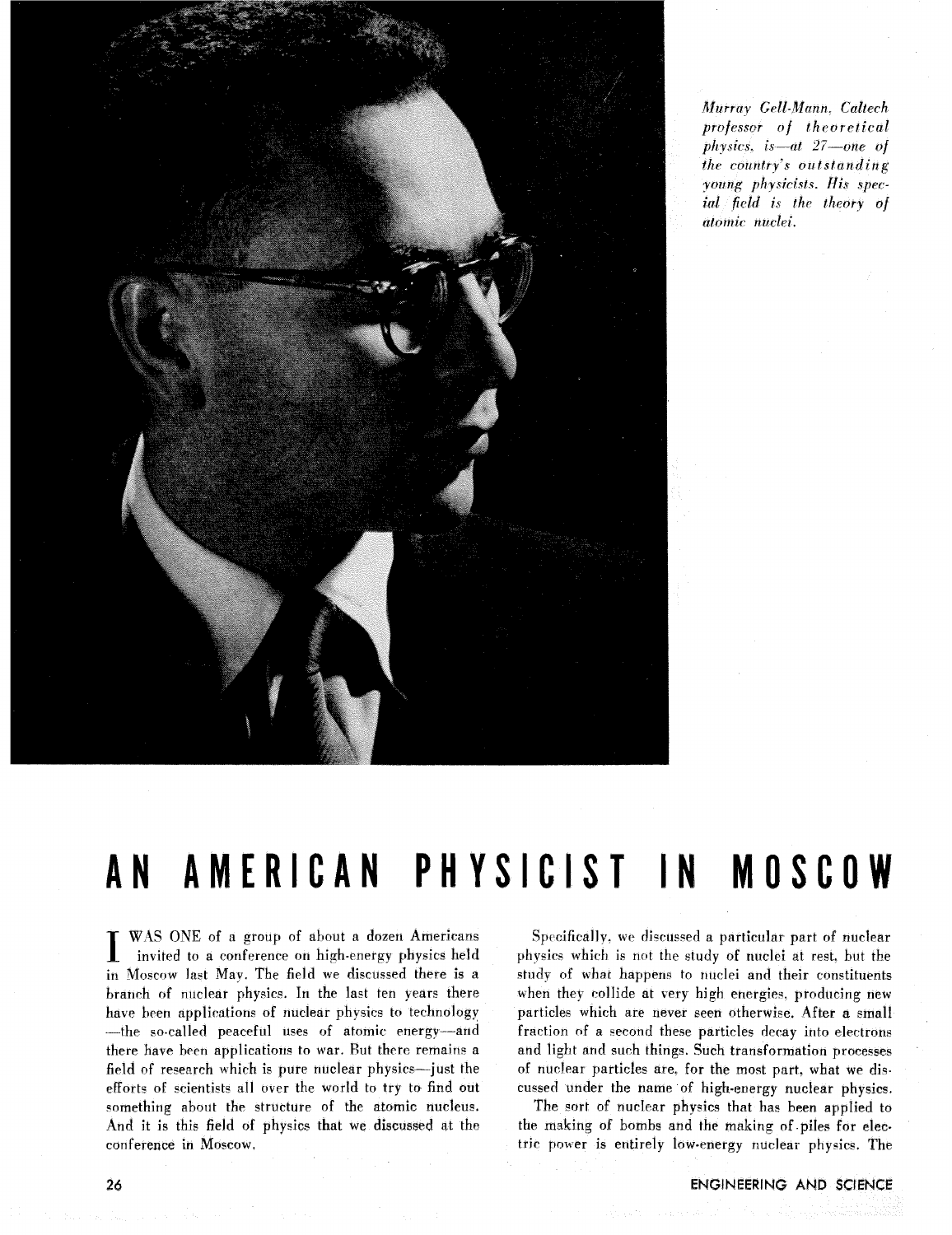**A Caltech physicist attends an international conference in Moscow,**  and brings back an informal-and surprising-report on Soviet **scientists and how they work,** 

> A transcript of an extemporaiieous talk by *MURRAY* **GELL-MANN**

high energy field is so far without practical application.

At the Geneva Conference last year. Western and Soviet scientists had already discussed the applications of nuclear physics to atomic energy. From the point of veiw of secrecy, our conference was very much in the nature of an anti-climax since we were talking about pure physics. From another point of view, though, our conference was more interesting because we were visiting the Russians at home. We were meeting their families and seeing how they lived—we were talking to them over long periods of time. And they must have felt much more at ease at home than they did when they were travelling abroad.

The sixty foreigners who came to the conference were from the West and the East. There was our delegation of about a dozen from the United States, including five from California. There were some five or six from England, a few from France, and a couple from Italy. There were two reasonably good physicists from China, and there was a very famous one from Poland. There were a number of people from other countries--one from Roumania. one from Hungary, a couple from the "Korean People's Democratic Republic" and so on.

At the beginning, the Soviets practiced segregation in housing us. The Westerners were put in the Moscow, an old hotel in the center of town, literally a stone's throw from the Kremlin. The People's Democrats went into one of the new skyscraper buildings on the outskirts of the city. There were so many complaints from both sides about the fact that we were segregated that, after a week or so, the People's Democrats were moved in with us. We got along very well, all of us; we talked about physics, and we talked about touchier subjects too.

The official sessions lasted about ten days and were held at the various institute and university buildings in and near Moscow. After the first one, I didn't go of the conference was to present Soviet work to the Westerners, rather than the other way around. The speeches were given in Russian by Russian experimental physicists talking about their work, and simultaneous translations came to us through earphones. This system, so successful at the UN, was less so here, because the translators were not physicists, and, although the Russians were clearly talking about physics, the translators were not. You don't have to know very much about science to know that it would create some difficulty when the speaker said. "'We then applied perturbation theory, neglecting terms of higher order;" and the translator said. "We made use of the method of disturbances, ignoring members of higher rank." So if you wanted to listen you had to perform second translations in your head, and that wasn't very convenient.

back very much to these sessions. The principal purpose

What I did most of the time was to try to engage in informal discussions with small groups of Soviet physicists, discussing various parts of the frontier of physics and comparing their work with ours in particular fields.

1 expected to bee a great many women scientists at the sessions. hecause I had been told that women comprised o\er half the medical profession, and I thought that in physics too, perhaps, something like that was the case. But there were only a few in the audience—about the same number that would be found in a corresponding meeting in America.

Another thing that I had expected was a great deal of formality-a sort of "Herr Professor"' attitude among the Soviet physicists. But when the meeting began I realized that there really wasn't very much formality. Before five minutes had elapsed the Soviet scientists were on their feet, screaming at one another and arguing desperately. In general, there was a great deal of emo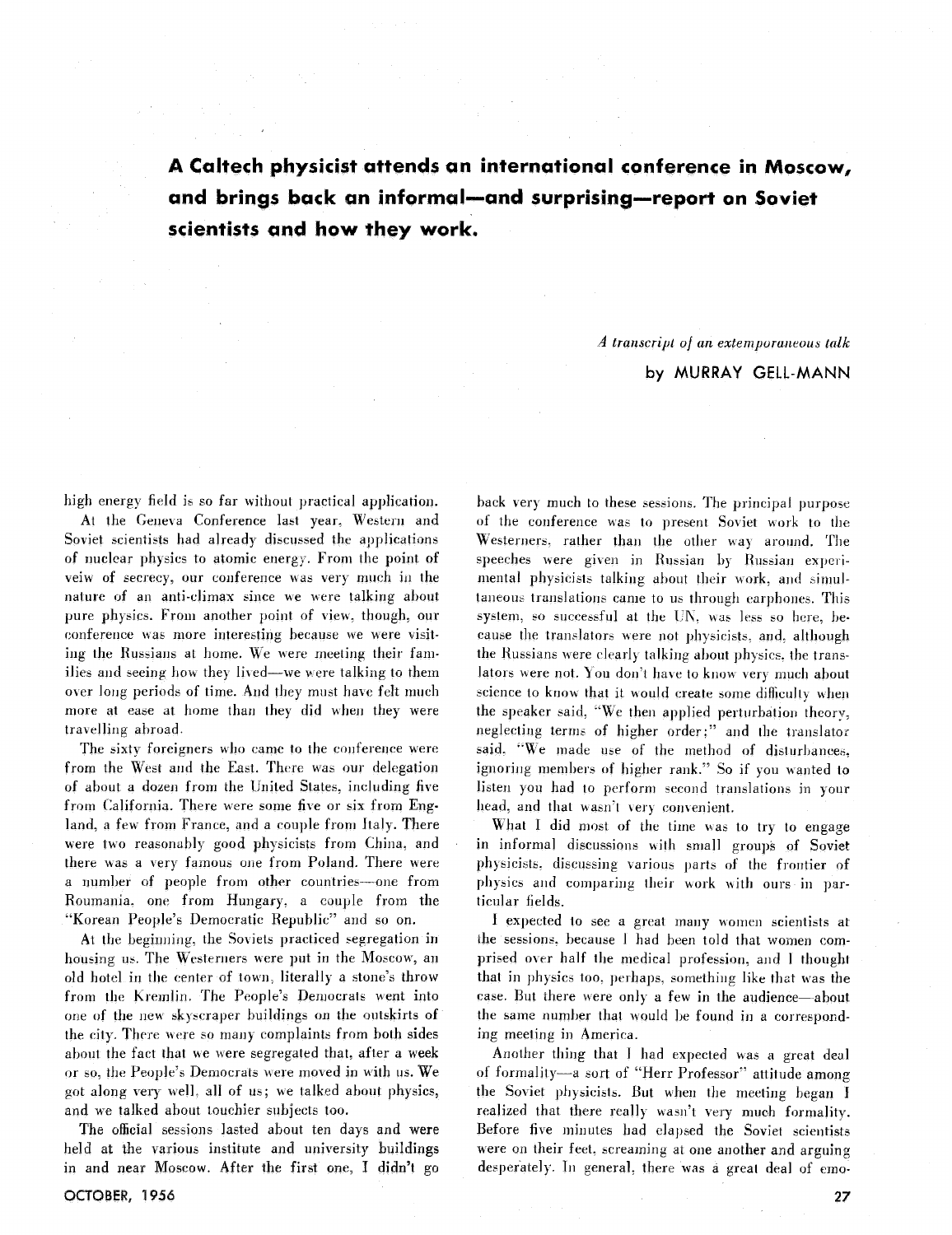tion and a great deal of heat generated as well as lots **ot**  light. So I find that the Soviet scientists are at least as informal as our American ones—perhaps more so.

Soviet research in physics is not run in any unified way. Although it is just about all financed by the National Academy of Science, which is a branch of the government. it is handled by many autonomous organizations and research institutes of the Academy. Aside from Moscow State University. the most important research is undertaken at these institutes. There are a great many of them, and, in or near Moscow, there must be about a dozen which are wholly or partially devoted to highenergy physics. These institutes cooperate with one another but they are also rivals, like the various universities in this country.

Soviet scientists are doing very good work. In almost all of the field of high-energy physics, their work was prelty much parallel to that going on in the United States and other countries. There is, however, one particular branch which we might call ultra-high-energy physics, or the physics of new unstable particles. in which there has been very little work in the Soviet Union. This is the physics of collisions at extremely high energies in which new kinds of particles—the socalled strange particles-are produced. These are investigated in one of two ways-by using cosmic radiation, which contains high-energy nuclear particles, or by generating high-energy nuclear particles in accelerating machines such as the Bevatron at Berkeley.

### **Bigger than the Bevatron**

The Soviets have done very little with either of these methods. So this subject, which has been under investigation in the West for three to five years, is just in its infancy in the Soviet Union. However, they are now building a machine which will be bigger than the Berkeley Bevatron. It should be ready in about a year, and at that time they will presumably jump with all four feet into ultra-high-energy physics. They will. of course, be two or three years behind the Berkeley people, and they will have to start from scratch, but presumably after a little while they will be doing equally important work.

It is a little bit strange to find the Soviet Union, supposedly such a practical country, pouring so much money into a very abstract field. We asked one of their principal theoretical physicists how they got all this money from the government and he said, "Well, we just say to them. 'Look at the Americans'.'' It seems that, whereas we tell our government about the numbers of mathematicians and physicists and engineers that are being graduated by the Soviet universities-a figure which is in excess of the corresponding figure for the United States, possibly about double-they tell their government about our fundamental researches in pure science. And they apparently point out that scientists become discouraged if they can't do the most important frontier work in science, that they won't have the highest quality scientists if they can't train them by working on the most advanced and the most spertaciilar problems. And so they apparently get unlimited funds.

We took a trip to see the great new Russian accelerator that will be ready next year. and also their medium-energy accelerator which has been running for about seven years now. These are located in a new village. which was built for the purpose. about 70 miles from Moscow. on the Volga. The town is called Bolshaya Volga-the great Volga. The two laboratories there each containing its gigantic accelerating machine. have just been donated by the Soviet Government to an international organization which consists of countries whose names you can guess—the Soviet Union, Poland, Bulgaria. Roumania. the 'Xorean People's Democratic Republic" and so forth. These are member countries. However, citizens from other countries will apparently be invited to come and visit and spend a year or more working at these laboratories. American physicists are to be invited too. Whether they will accept and whether the invitations will actually go through, no one can say at the moment.

# **The wrong side of the fence**

It was an all-day trip that we took; we spent the morning looking at the existing accelerator. a large part of the afternoon (until most of us despaired of ever getting any lunch) looking over the other one. **A<**  we were walking around the grounds of the second accelerator, one of our physicists from Columbia was talking with Danysz. the Polish discoverer of the hyperfragments, and he said to Danysz, "Look, I see barbed wire over there and behind the barbed wire some people in fatigue clothes; don't you see them?" And Danysz looked over and said, "Yes, what about them?" And my friend said, "Well, they are digging trenches and throwing earth up into those trucks; who do you suppose they are-slave laborers?"' Danysz looked at him for a little while, looked at the people, and looked at the fence. Then he said, "What you are faced with is a problem in topology; those people are **outside** the fence.'' Which was true. We were **inside.** The laboratories were enclosed in barbed wire and apparently had been top secret until just before our visit. We were the first Westerners to be shown them.

The contain, of course, the kind of equipment which, in the United States, has been pretty much open to the public ever since it was built. Physics of this sort—highenergy physics-has never been classified anywhere in the world except Russia. Some of the attitude of suspicion, naturally, still hangs over these installations. When I got tired walking around all the machines and looking at all the equipment and listening to the "Oohs" arid "Ahs" of the American experimental physicists, I went out in hack to look at birds. Bird-watching is a hobby of mine. After a minute I saw a woodpecker sitting on top of a pile of wood behind the Accelerator Building, arid I was staring at it, fascinated, because I had